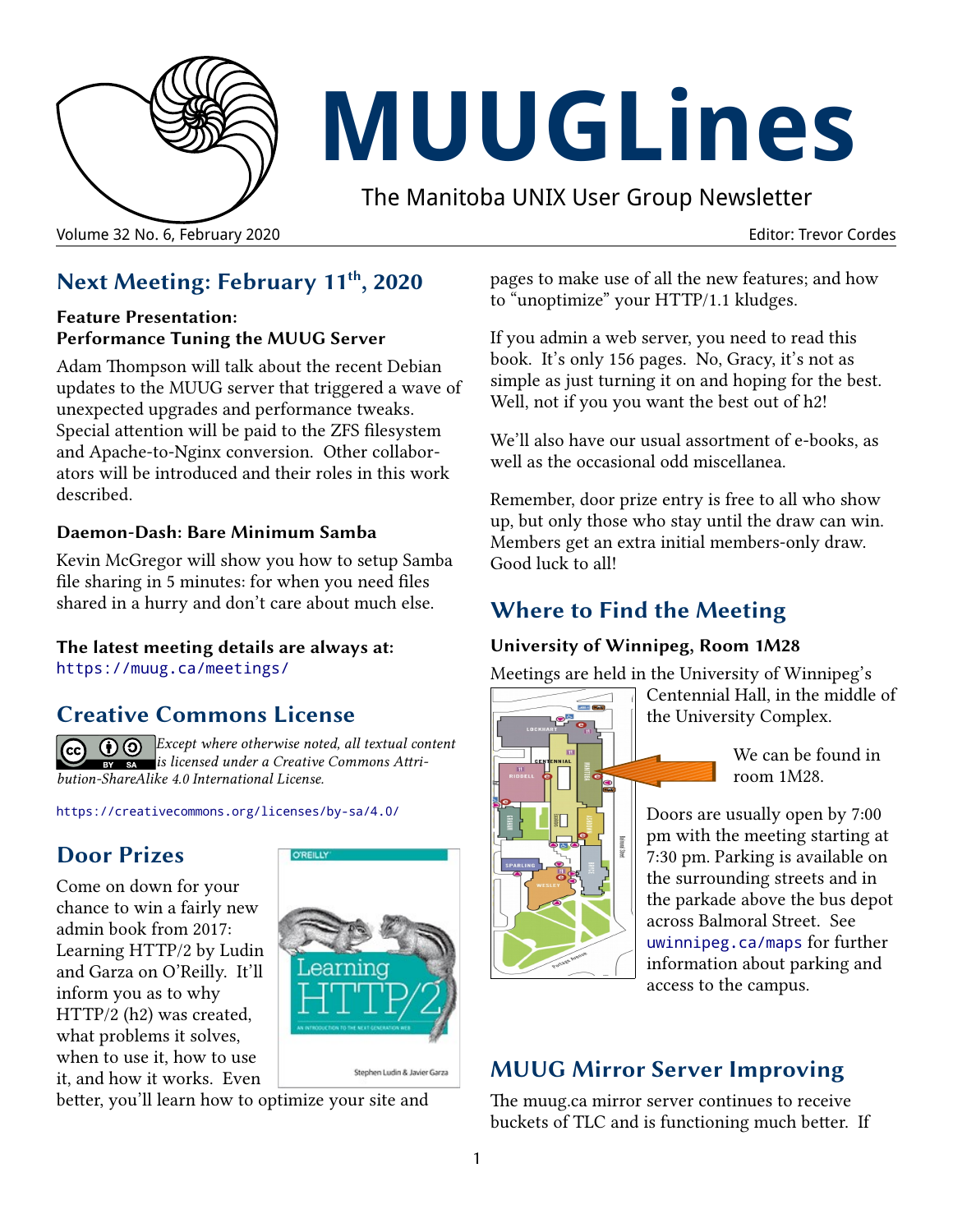you had disabled it as your mirror, it's probably safe to re-enable it. A 1TB NVMe ZFS cache has massively increased its ability to handle the load. Some issues remain and your MUUG board continues to work on them diligently.

<https://muug.ca/mona6.html>

## **Linux Kernel 5.5 Arrives**

Kleptomaniac Octopus, 5.5's codename, brings us more RAID options to btrfs, direct iomap to ext4, and the ability to use SMB as a root filesystem. Kernel internals geeks will like the main branch debut of the KUnit testing framework.

NFS users may appreciate the new cross-device offloaded copy feature. It allows a copy command issued on a client between two different NFS servers to occur without the data ever travelling through the client.

In a "huh, say what?" moment, 5.5 also adds support for "alternative names for network interfaces". This author thought that all disappeared when best practices said to let the kernel name your interfaces like "enp5s0". However, this feature appears to allow you to assign aliases to interfaces so you can refer to a single interface by multiple different names. That would be handy: think enp5s0→internal, enp6s0→external.

### **Wine 5.0 Released**

You can now run your Windows programs on Linux (and macOS) even better! The new version adds multi-monitor support, a reimplementation of XAudio2, and Vulkan 1.1 support. 7,400 bugs were fixed, and improvements to graphics and audio will enhance performance.

The new version also hopes the switch in the format of builtin modules from ELF to PE will make it harder for programs to detect that they are being run under Wine. Some programs (especially games) would fail their copy-protection or anti-cheat tests under the old format.

<https://www.winehq.org/news/2020012101>

# **Thunderbird Changes Owners**

In a move that won't affect you in any way whatsoever, Mozilla has spun off Thunderbird into a wholly-owned subsidiary called MZLA Technologies Corporation. There has been talk for a few years regarding the future of Thunderbird at Mozilla and this seems to be the final, and best, result.

Thunderbird managed to avoid being completely kicked out of the Mozilla umbrella because of donations from everyday Thunderbird users. That's a reminder to all open-source users that if their favourite projects face tough times, yet allow donations, it can behoove them to contribute.

[https://blog.thunderbird.net/2020/01/](https://blog.thunderbird.net/2020/01/thunderbirds-new-home/) [thunderbirds-new-home/](https://blog.thunderbird.net/2020/01/thunderbirds-new-home/)

# **OpenBSD Has Another Oops**

OpenBSD, the "we (almost) never have security holes!" outfit had yet another horrific exploit revealed January 28. This one affects its OpenSMTPD, which, ironically, was created because they thought other MTAs weren't secure enough.

OpenSMTPD in the default configuration (double oops!) will allow execution of arbitrary shell code as root. That includes via remote vectors if one used the default external mail configuration example simply by uncommenting it.

The flaw is in its email address cleaning code and is triggered if one passes it an email address with an invalid local part and an empty domain part. In that case the unfiltered local part will be passed to the shell when OpenSMTPD runs the MDA command for that email. As root.

Looks like they also failed at their additional goal of "privilege separation". Needless to say, update your OpenBSD immediately. (Or your Linux if you installed OpenSMTPD on it.)

Funny, that, as it appears, in comparison, that sendmail has had one (1) security CVE in over ten (10) years, and none in the last five. New programs equals new bugs and new holes.

#### <https://lwn.net/Articles/810882/>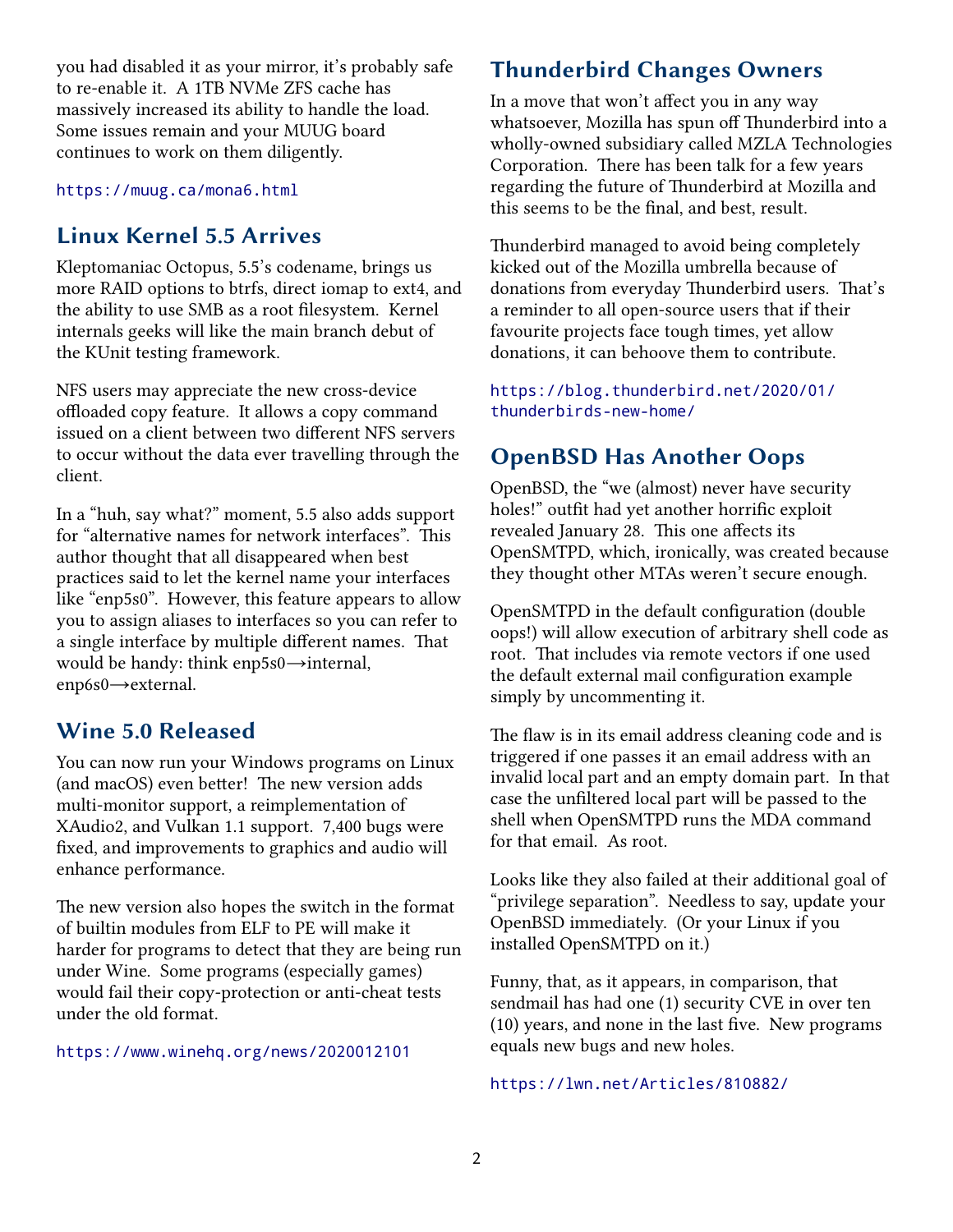[https://www.cvedetails.com/vulnerability](https://www.cvedetails.com/vulnerability-list/vendor_id-31/Sendmail.html)[list/vendor\\_id-31/Sendmail.html](https://www.cvedetails.com/vulnerability-list/vendor_id-31/Sendmail.html)

# **FSF Demands Free Windows 7**

No, not \*NIX-related, but anything the FSF gets really excited about is bound to be interesting. This time FSF has started a petition (with over 10,000 signatures so far) to "demand" Microsoft release Windows 7 source code to give users "the freedom to run, copy, distribute, study, change and improve the software". (And continue to allow those dragging their feet on Windows 10 to receive security updates for free.)

This author's take: good luck with that!

On a related note, Ubuntu is trying to cash in (uh, free in?) on Windows 7's death by releasing a guide geared to Windows users exhorting them to switch to Linux. Hey, Wine supports dual-monitors now: so why not?

[https://www.linuxinsider.com/story/](https://www.linuxinsider.com/story/Petitioners-Demand-Microsoft-Release-a-Free-Windows-7-86480.html) [Petitioners-Demand-Microsoft-Release-a-](https://www.linuxinsider.com/story/Petitioners-Demand-Microsoft-Release-a-Free-Windows-7-86480.html)[Free-Windows-7-86480.html](https://www.linuxinsider.com/story/Petitioners-Demand-Microsoft-Release-a-Free-Windows-7-86480.html)

[https://ubuntu.com/blog/how-to-upgrade](https://ubuntu.com/blog/how-to-upgrade-from-windows-7-to-ubuntu-hardware-and-software-considerations)[from-windows-7-to-ubuntu-hardware-and](https://ubuntu.com/blog/how-to-upgrade-from-windows-7-to-ubuntu-hardware-and-software-considerations)[software-considerations](https://ubuntu.com/blog/how-to-upgrade-from-windows-7-to-ubuntu-hardware-and-software-considerations)

# **LibreOffice 6.4 Is Here**

This release of the ubiquitous office suite gives us performance improvements in spreadsheets and presentations. You also get a builtin QR code generator and unified hyperlink context menus. In addition, Microsoft Office compatibility has been incrementally improved.

[https://9to5linux.com/libreoffice-6-4](https://9to5linux.com/libreoffice-6-4-officially-released-heres-whats-new) [officially-released-heres-whats-new](https://9to5linux.com/libreoffice-6-4-officially-released-heres-whats-new)

# **Remember OLPC?**

The One Laptop Per Child project is still chugging along. They recently released OLPC OS 13.2.11 which runs on the XO-1, 1.5, 1.75 and 4 computers. It is based on Fedora 18 and Sugar 0.112. It's of note as a



reminder of this worthy project and its unique and innovative hardware.

# **NVMe For Older Boxen**

Your very own MUUG's recent mirror server experience has proven that NVMe drives can be added easily to many/most old computers that support PCI Express (PCIe). Yes, that includes motherboards that lack a modern M.2 slot.

NVMe drives are like SSD drives in that they use flash memory to store data and have no moving parts. Unlike SSD's, which use traditional hard drive protocols, such as SATA, NVMe drives speak directly on the PCIe bus and thus can be orders of magnitude faster. Not only do you gain on throughput: you also benefit from massively lower latency.



*Figure 1: (c) Dmitry Nosachev under CC-SA license*

NVMe drives have become extremely affordable and cost not much more than traditional SSD drives in the same size range. The affordable ones are in the up and coming M.2 format. However, not all M.2 format drives are NVMe! Many are SATA-based. So make sure you buy the correct type for your application.

How do you get an M.2 NVMe to work on your 3 to 10 year old motherboard? Buy a cheap (\$20-ish) adapter that converts your PCIe slot (usually x4) to M.2. The adapter does little else than convert the physical traces to the appropriate form factor.

There is one huge caveat: older systems will not be able to boot from your NVMe, as their BIOS/EFI has no idea what that weird device is. So you'll have to retain a normal SATA drive as your boot device. Under Linux that could mean as little as using a cheap \$40 SSD just for a boot partition and a MBR (or EFI boot partition). You could put every other partition on the NVMe.

Even some early M.2-NVMe motherboards will fail to boot from NVMe as they were still hammering out the bugs. Newer systems will not have these problems and you can easily and happily run a box with nothing but an NVMe drive for storage. Speed!